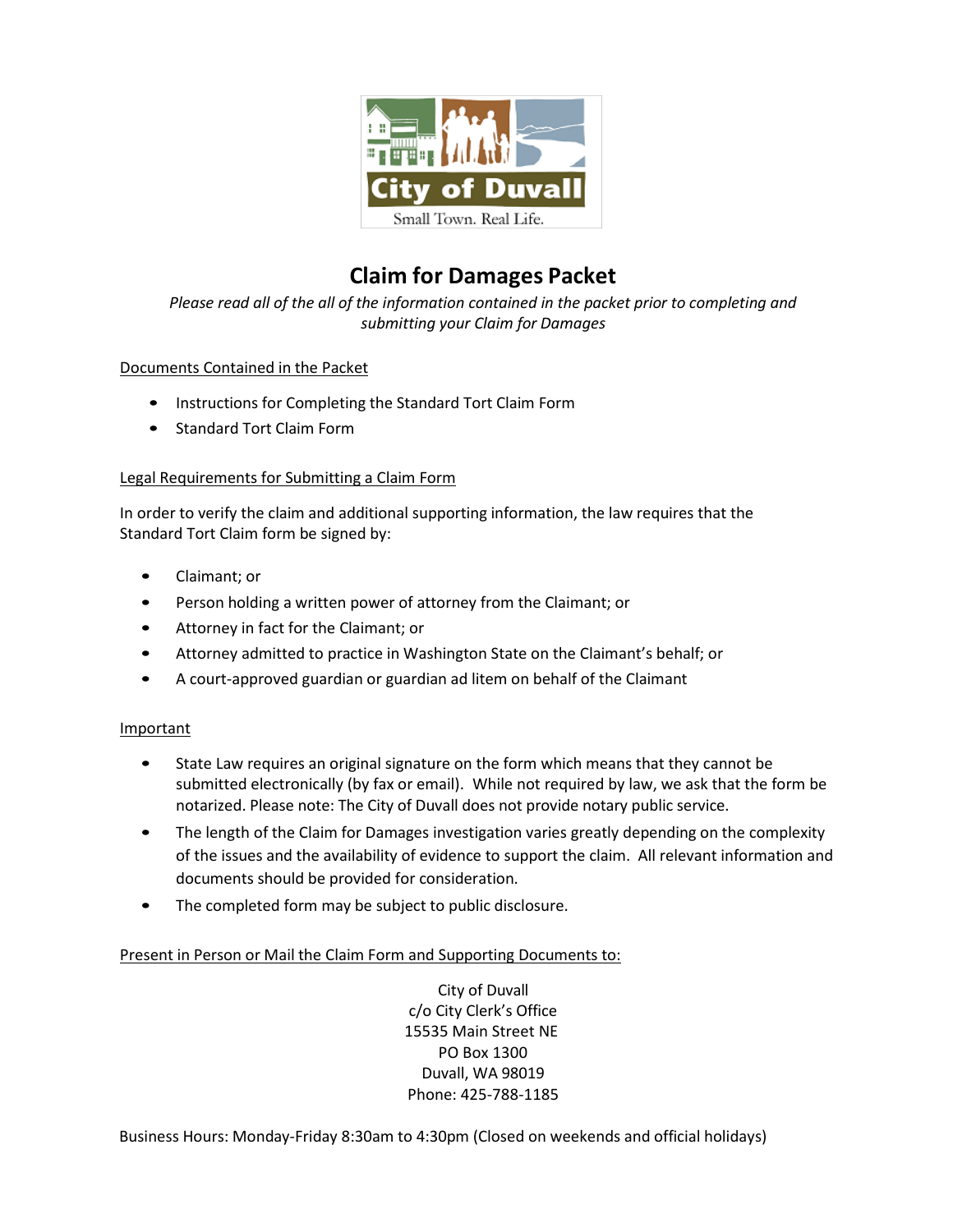## **Instructions for Completing a Standard Tort Claim Form**

- Type or print clearly in ink and sign the Form
- Provide all requested information and any available documents or evidence supporting your claim such as damage estimates, receipts, bills, photographs, etc.
- If requested information cannot be supplied in the space provided, please use additional blank sheets so your claims can be easily read and understood.
- How to complete the Standard Tort Claim Form:
	- If the incident that caused the damages occurred over a period of time, please provide the beginning time and ending time
	- Provide the dollar amount for your damages that should represent your opinion of total compensation.
	- Location should be specific examples: "123 Andover Park E" or "intersection of 123rd Avenue NE and NE James Street"
	- Please describe the incident that you are claiming damages for specifically answering the questions: who, what, where, when and why.
	- List all witnesses having knowledge of the incident in question with their names, addresses and phone numbers.
	- If the incident was reported to law enforcement please provide a copy of the report or the contact information for the report.
	- If you are claiming damages to an automobile please complete information regarding the driver and owner of the vehicle.
	- If a claim has been submitted to your insurance carrier please provide their information.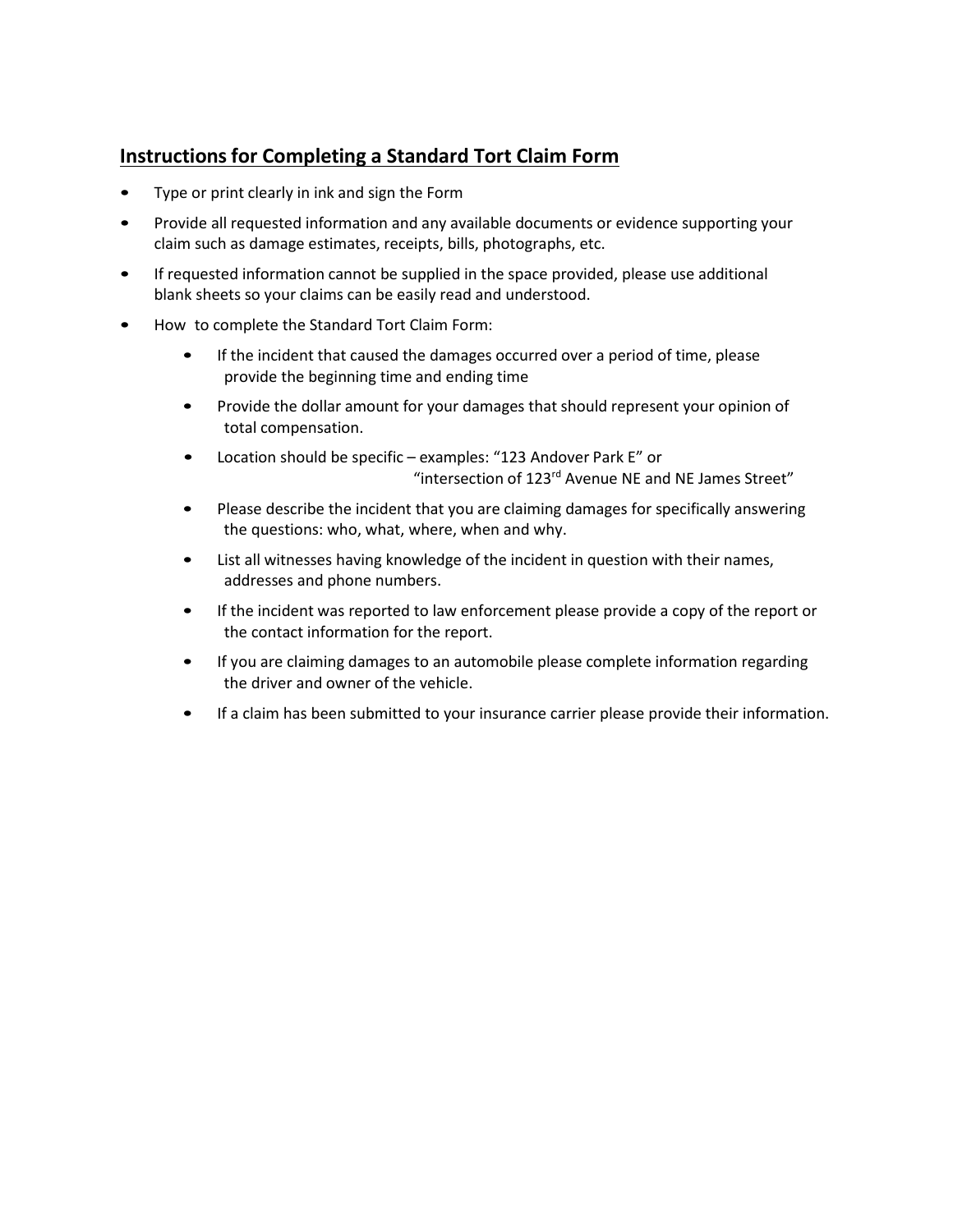

### City of Duvall Claim for Damages Form

This form must be completed (clearly printed or typed) and submitted to the City Clerk. You may submit other documents to support your claim including pictures, receipts, etc. For questions, please contact the City Clerk at (425) 788-1185.

| <b>FOR OFFICIAL USE ONLY</b> |                                                                                                |                                                                                                                                                                                                                                                  |  |
|------------------------------|------------------------------------------------------------------------------------------------|--------------------------------------------------------------------------------------------------------------------------------------------------------------------------------------------------------------------------------------------------|--|
| Claim No.:                   | Received By:                                                                                   | Date Received:                                                                                                                                                                                                                                   |  |
| <b>Claimant Information</b>  |                                                                                                |                                                                                                                                                                                                                                                  |  |
|                              |                                                                                                | Date of Birth: National Assembly Pate of Birth:                                                                                                                                                                                                  |  |
|                              |                                                                                                |                                                                                                                                                                                                                                                  |  |
|                              |                                                                                                |                                                                                                                                                                                                                                                  |  |
|                              |                                                                                                | Residential address at the time of the incident (if different from current address): Network and the manner of                                                                                                                                   |  |
|                              |                                                                                                | Claimant's email address:<br><u>Claimant's email address:</u>                                                                                                                                                                                    |  |
| <b>Incident Information</b>  |                                                                                                |                                                                                                                                                                                                                                                  |  |
|                              | Date of the incident: Time: The contract of the incident:                                      |                                                                                                                                                                                                                                                  |  |
|                              | If the incident occurred over a period of time, date of first and last occurrences:            |                                                                                                                                                                                                                                                  |  |
|                              |                                                                                                |                                                                                                                                                                                                                                                  |  |
|                              |                                                                                                |                                                                                                                                                                                                                                                  |  |
|                              |                                                                                                | Name, addresses and telephone numbers of all persons involved in or witness to this incident:                                                                                                                                                    |  |
|                              | Name of all of our employees having knowledge of this incident:                                |                                                                                                                                                                                                                                                  |  |
|                              | as to the nature and extent of each person's knowledge. Attach additional sheets if necessary. | Name, addresses and telephone numbers of all individuals not already identified above that have knowledge regarding<br>the issues involved in this incident or knowledge of the claimant's resulting damages. Please include a brief description |  |